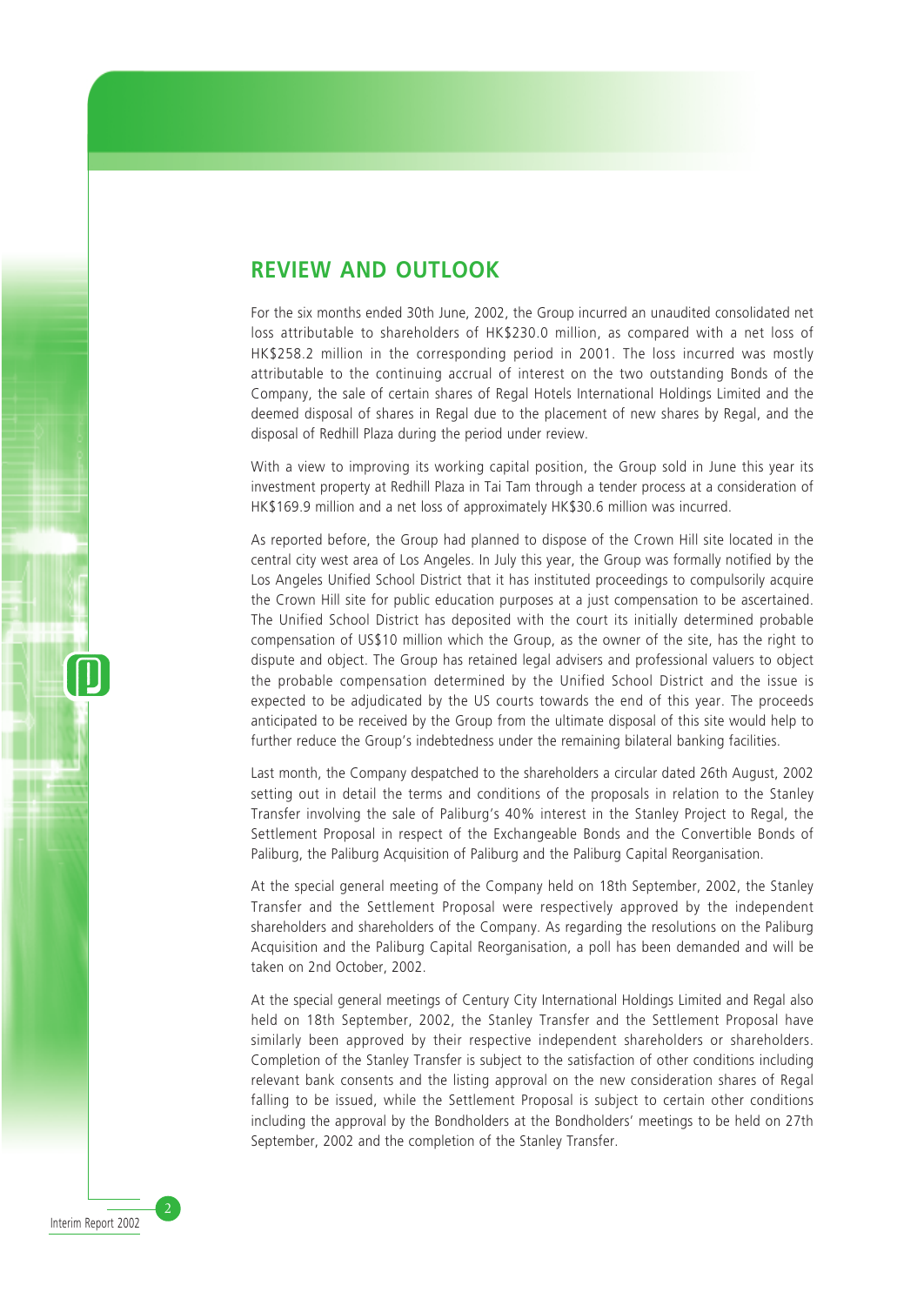If the Stanley Transfer is completed, which shall be no later than 31st October, 2002 unless the parties otherwise agree, Paliburg will receive from Regal approximately 1,958.3 million new shares as consideration and the shareholding of Paliburg in Regal will increase from 69.3% presently to 79.4%, assuming there are no other changes in the share capital of Regal. Regal has applied for a waiver from The Stock Exchange of Hong Kong Limited from strict compliance with the 25% minimum public float requirement for a period of one month from the completion date of the Stanley Transfer. Nevertheless, alternative arrangements have been put in place within the structure of the Settlement Proposal to enable the compliance of the public float requirement before the expiry of the waiver period, if required.

The Settlement Proposal was aimed at settling the indebtedness under the two outstanding Bonds in full. If the Settlement Proposal is implemented, Paliburg would transfer, effectively for the benefit of the Bondholders, the entire equity interests in the wholly owned subsidiaries that indirectly hold the entire interests (subject to the mortgages securing the securitisation loan) in Paliburg Plaza and Kowloon City Plaza, and 1,896.5 million ordinary shares of Regal, out of the consideration shares to be received under the Stanley Transfer, to be released in phases within 21 months except in certain stated circumstances. After the full release of these Regal ordinary shares, if there are otherwise no changes in the share capital of Regal, Paliburg will continue to maintain an effective controlling interest of about 47.7% in Regal.

For the six months ended 30th June, 2002, Regal reported an unaudited consolidated net loss attributable to shareholders of HK\$25.5 million, as compared with the net loss of HK\$167.9 million recorded for the same period in 2001.

During the period under review, total visitor arrivals to Hong Kong amounted to over 7.5 million, representing a growth of about 12.8% as compared with that in the first six months of 2001, which was largely attributable to the influx of travelers from Mainland China. In this period, average hotel room occupancy rate for all hotels in Hong Kong recorded an increase of about 3.8%. However, due to the price sensitiveness of most Mainland China travelers, which contributed for almost 40% of the total visitor arrivals, the achieved average hotel room rate continued to be under pressure and recorded a decrease of about 11.8%.

For the five Regal Hotels in Hong Kong, an increase of about 7.9% was attained in their combined average occupancy, but due to the competitive environment, the combined average room rate was about 9.3% lower than that in the comparative period last year. The streamlining and cost containment measures implemented were beginning to produce positive results, reflecting in the achievement of a 27.4% improvement in the total gross operating profit for these five hotels during the period.

As part of its asset disposal programme, Regal recently entered into a share purchase agreement with a third party purchaser for the sale of its 100% equity interest in the subsidiary which owns the Regal Constellation Hotel in Toronto, Canada. The completion of the share purchase agreement is subject to, among other things, the results of the due diligence review being satisfactory to the purchaser. If the sale progresses, the share purchase agreement is scheduled to be completed in early December 2002. This hotel in Toronto was acquired by Regal in late 1980's at a consideration of CAD110 million. In accordance with the

3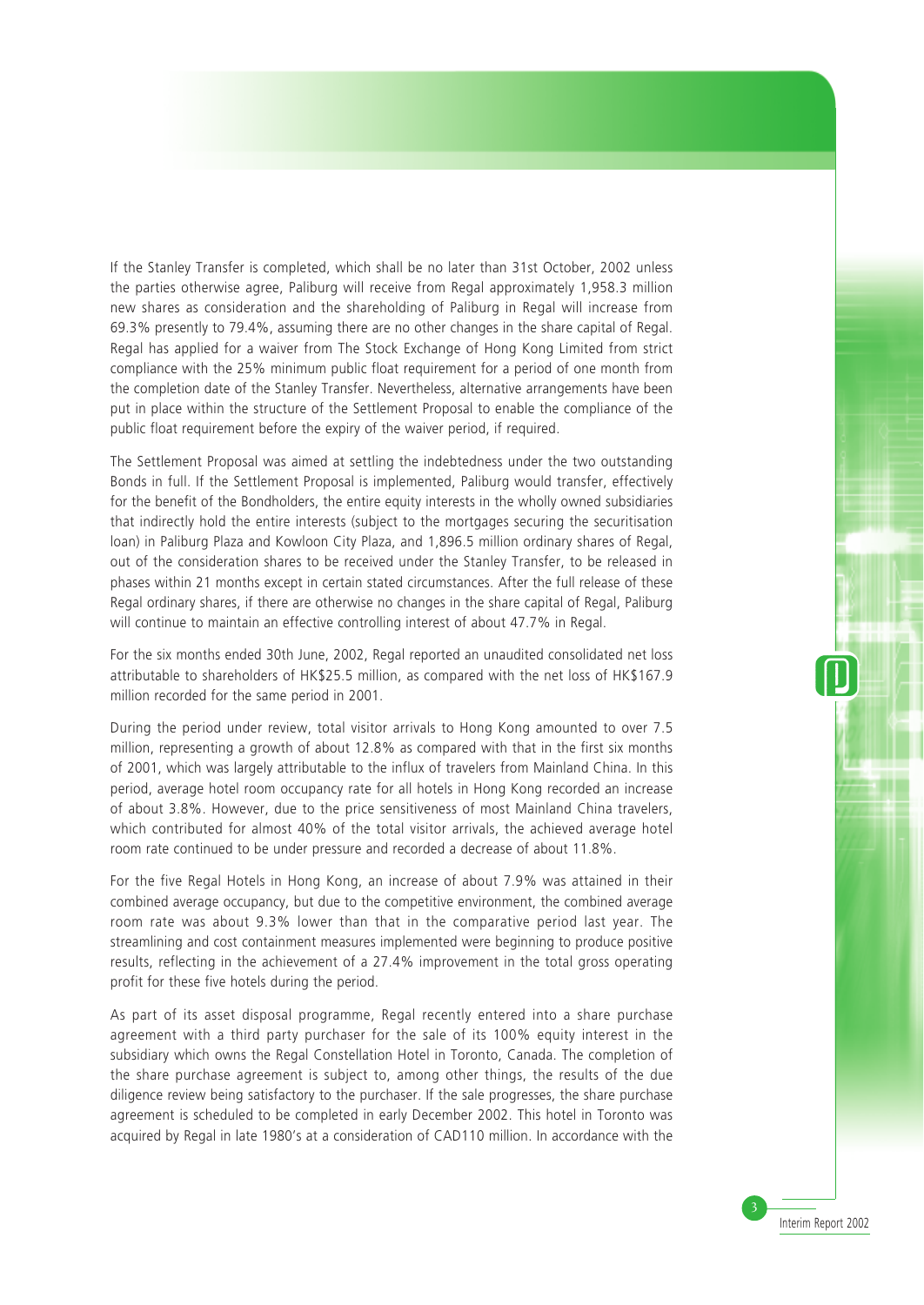accounting policies of the Group regarding hotel properties, previous downward revaluations and foreign exchange losses in prior years were dealt with in the reserves and will be charged to the profit and loss account on disposal. Though this will not affect the net assets of the Group, if the sale duly takes place as scheduled, it may have an adverse impact on the Group's results for the current financial year. However, it is expected that net surplus proceeds will be derived after full redemption of the attached bank loan.

Separately, the Regal group entered into a standstill agreement with its principal bank creditors on 4th September, 2002 with a view to rescheduling or extending the principal repayments of two outstanding loans aggregating in the principal amount of approximately HK\$4,901.6 million, which became effective on 5th September, 2002. The terms of the standstill agreement included, among other things, (i) the provision by the Regal group of standstill security by the cross collateralisation of certain existing security primarily over its five hotels in Hong Kong and its interest in the Stanley development project and additional security primarily over certain of its operating entities; (ii) waiver by the Regal group's lenders of previous breach of covenants on maintaining the financial ratios under the loans; (iii) the making by the Regal group of certain milestone payments during the period when the standstill agreement is effective; and (iv) the Regal group's lenders agreeing not to enforce any of their rights under the loans for one year unless there is a payment default or the exercise of an early termination right by the majority lenders.

With a view to raise additional funds for reduction of bank indebtedness and working capital purposes, Regal entered into a subscription agreement with a third party investor on 12th September, 2002 for the issue of a series of 5% Guaranteed Convertible Bonds due 2004, which is subject to the satisfaction of certain conditions. The Bonds will comprise Firm Bonds in an aggregate principal amount of HK\$50 million and Optional Bonds in an additional aggregate principal amount of up to HK\$50 million. The Bonds will carry rights to convert into new ordinary shares of Regal at HK\$0.10 per share, initially, subject to usual and downward adjustments.

As the second half of the year is traditionally the higher season for the hotel industry in Hong Kong, it is anticipated that the operating results of the five Regal Hotels in Hong Kong in the second half should be better than that attained in the period under review. As noted above, Regal has been taking various initiatives with a view to enlarging its asset base, to strengthening its working capital, and to stabilising its financial position by extending or rescheduling its loan commitments. The conclusion of the standstill agreement can be regarded as a positive indication of continuing support by Regal's principal bank creditors. Regal will continue to monitor its assets and liabilities, including its debt levels and the potential for cash flow generation through assets disposal or other appropriate means.

With the anticipated gradual improvement of the overall tourism market in Hong Kong and the concerted efforts of management and staff and all parties concerned, it may reasonably be expected that the local hotels of the Regal group will be able to produce improving performance and positive contributions over the coming years.

Interim Report 2002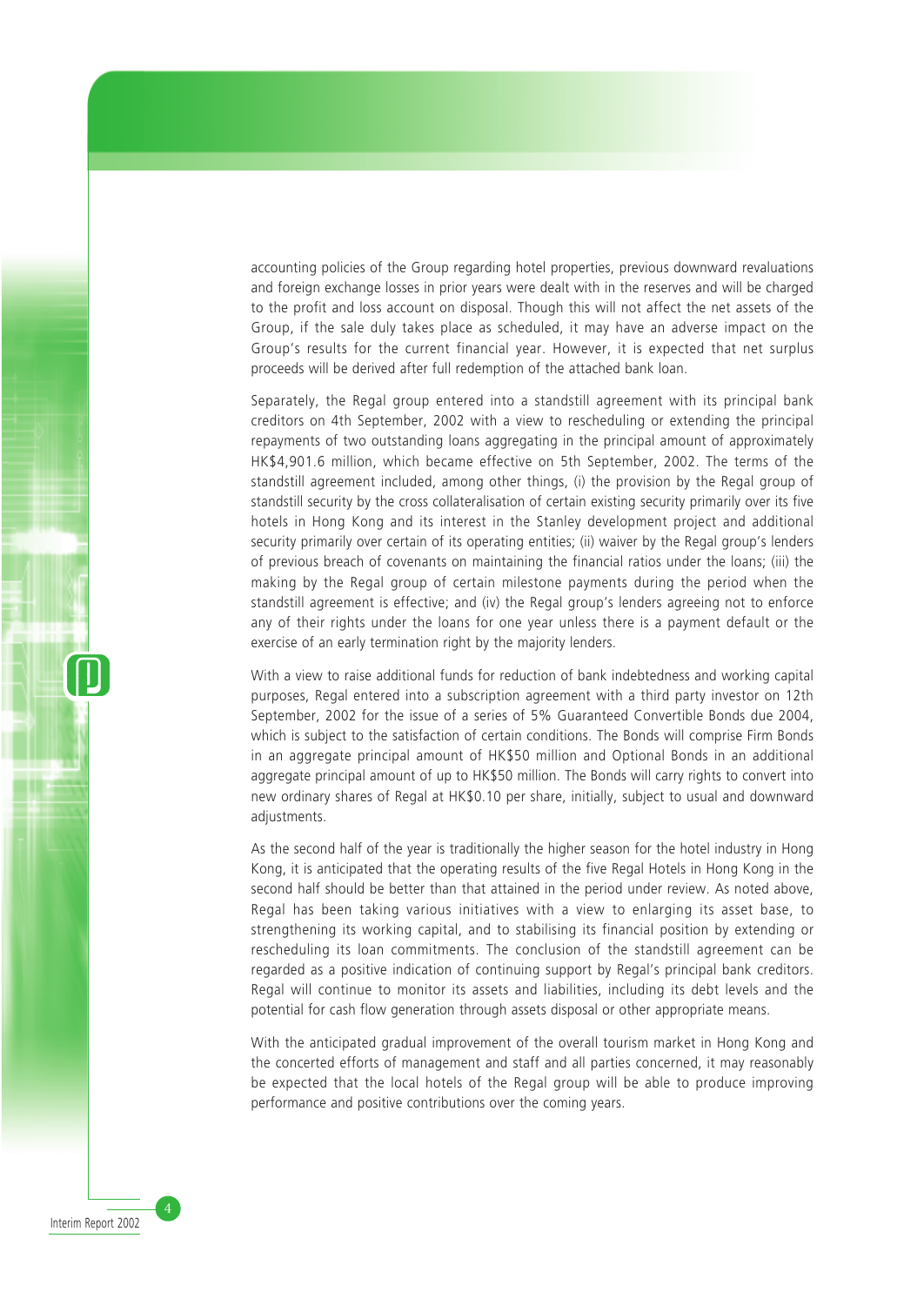Based on the unaudited consolidated accounts of Paliburg as at 30th June, 2002, Paliburg's indebtedness will be significantly reduced by approximately HK\$4,968.0 million (including approximately HK\$3,751.0 million in relation to the Bonds and approximately HK\$1,217 million in relation to the securitisation loan) and an estimated accounting profit of approximately HK\$3,000 million will be recorded as a result of the implementation of the Settlement Proposal. The elimination of these indebtedness will significantly reduce Paliburg's future interest cost burden which may, in due course, be further lessened when the sale of the Crown Hill site is finalised.

Though the Group will inevitably become leaner due to the transfer of some of its major assets, these restructuring proposals are extremely crucial for the Company to emerge from the difficult environment encountered during the past few years.

By Order of the Board

### **LO YUK SUI**

Chairman

Hong Kong, 23rd September, 2002

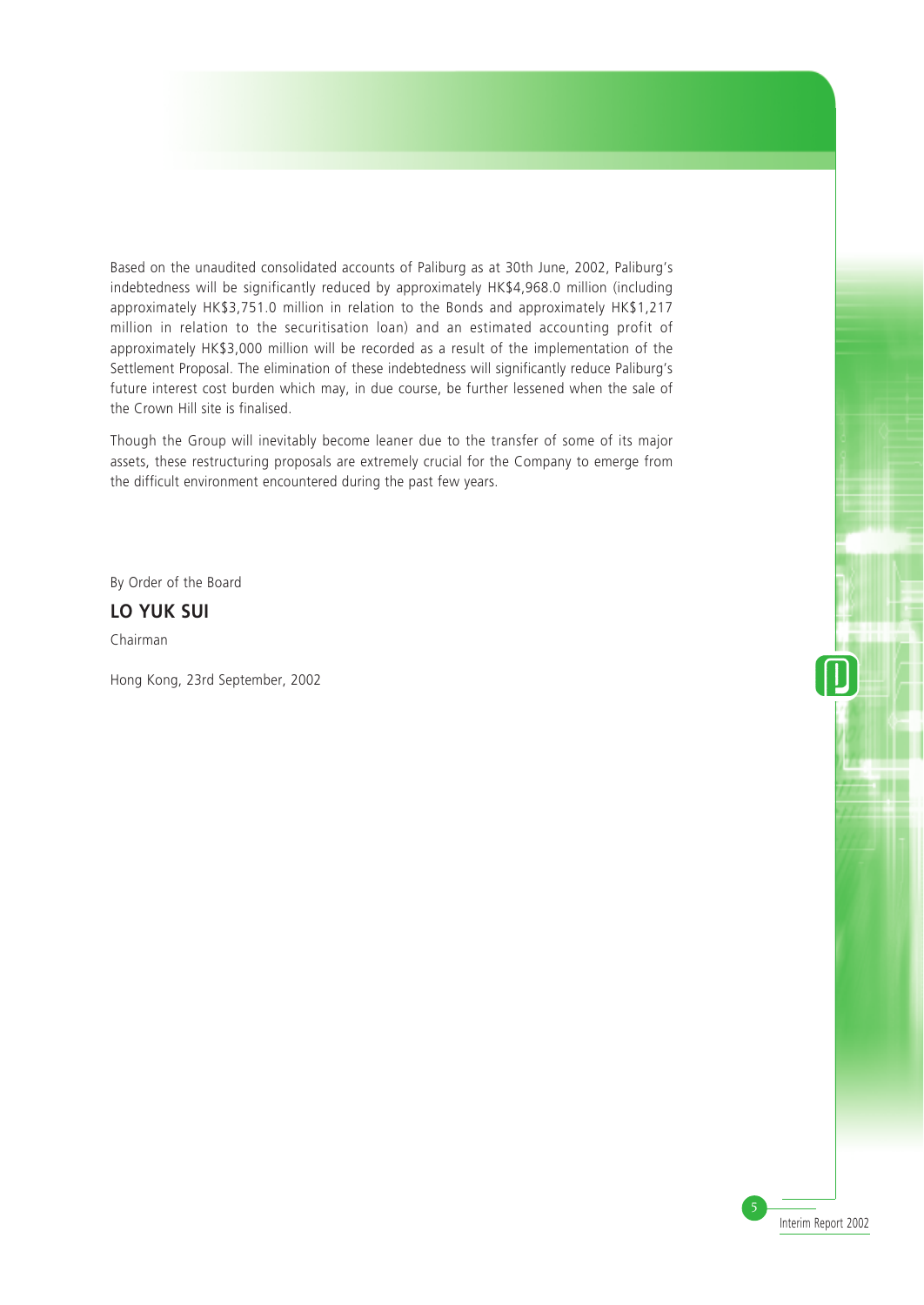## **INTERIM DIVIDEND**

The Directors have resolved not to declare the payment of an interim dividend for the financial year ending 31st December, 2002 (2001 - nil).

# **MANAGEMENT DISCUSSION AND ANALYSIS**

#### *Cash Flow and Capital Structure*

Net cash inflow from operating activities during the period under review amounted to HK\$139.1 million (2001 - HK\$197.5 million). Net interest payment for the period amounted to HK\$190.1 million (2001 - HK\$193.1 million).

As at 30th June, 2002, the Group's borrowings net of cash and bank balances amounted to HK\$9,062.1 million, as compared to HK\$9,202.4 million as at 31st December, 2001. Gearing ratio based on total assets of HK\$14,290.8 million (31st December, 2001 - HK\$14,589.3 million) was about 63% (31st December, 2001 - 63%).

Details of the Group's pledge of assets and contingent liabilities are shown in notes 16 and 17, respectively, to the condensed consolidated financial statements.

The majority of the Group's borrowings are denominated in Hong Kong dollar currency and there is no material foreign exchange exposure. Information in relation to the maturity profile of the Group's borrowings as of 30th June, 2002 has not changed materially from that disclosed in the most recently published annual report of the Company for the year ended 31st December, 2001.

### *Funding and Treasury Policy*

The Group adopts a prudent funding and treasury policy with regard to its overall business operations. Property development projects are financed partly by internal resources and partly by bank financing. Project financing is normally arranged in local currency to cover a part of the land cost and a major portion or the entire amount of the construction cost, with interest calculated by reference to the interbank offered rates and the loan maturity tied in to the estimated project completion date. Currency and interest rate exposures are hedged where circumstances are considered appropriate.

Interim Report 2002